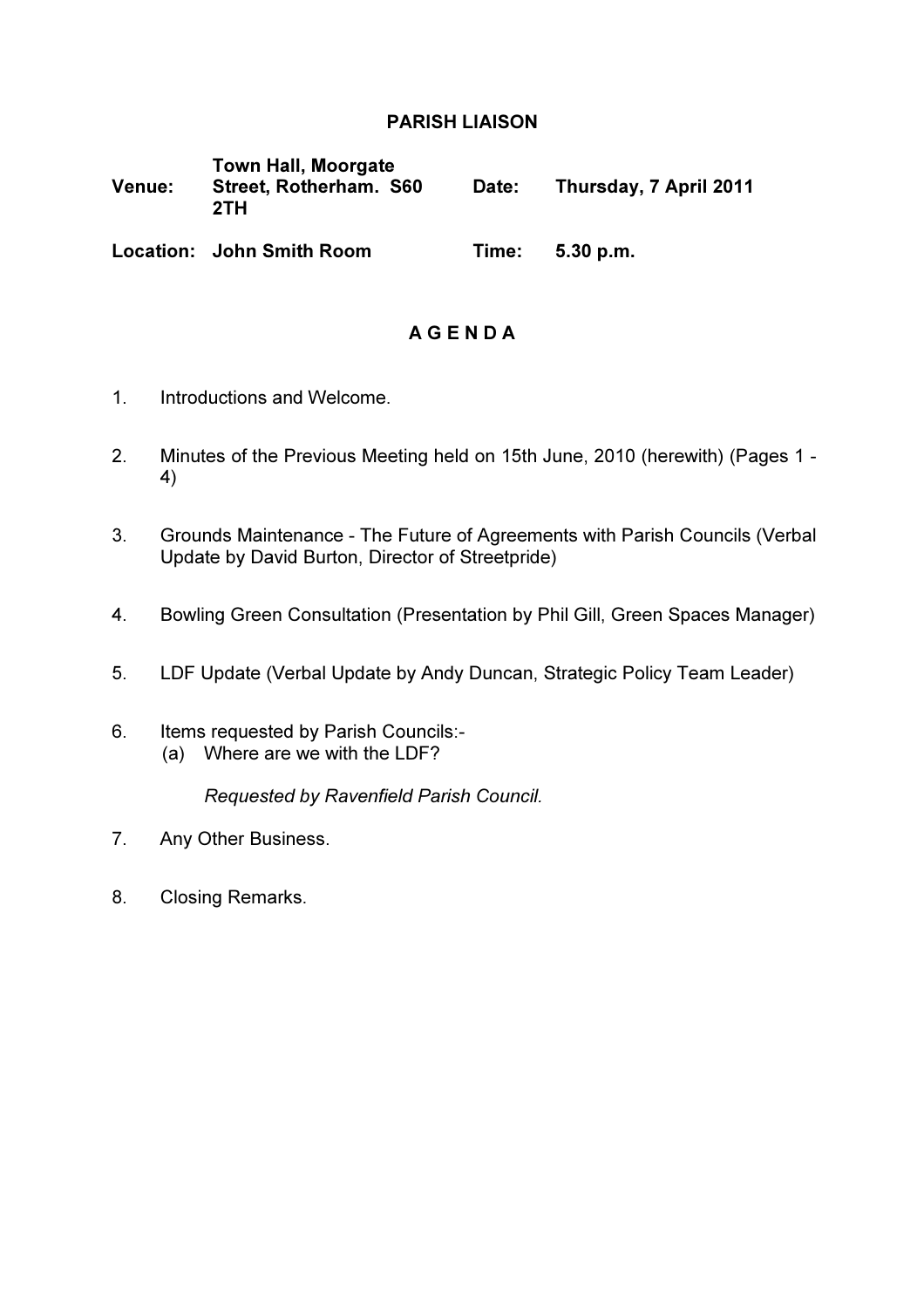

#### PARISH LIAISON TUESDAY, 15TH JUNE, 2010

Present:- Councillor Smith (in the Chair)

## Also in attendance:-

Mr. D. Corkell, Aston-cum-Aughton Parish Council Mr. A. Armitage, Aston-cum-Aughton Parish Council Mr. A. Hodkin, Aston-cum-Aughton Parish Council Councillor Pickering, Borough and Dalton Parish Council Councillor D. Cant, Brinsworth Parish Council Councillor J. Andrews, Maltby Town Council Councillor K. Stringer, Maltby Town Council Councillor D. Rowley, Ravenfield Parish Council Councillor R. Swann, Woodsetts Parish Council

Apologies for Absence were received from:-

Councillor St. John, Cabinet Member for Cultural Services and Sport Councillor J. Favley, Adviser for Cultural Services and Sport Councillor D. Hughes, Catcliffe Parish Council Mr. A. Pashley, Catcliffe Parish Council Laughton Parish Council Mr. A. Scholes Councillor C. Cockayne, Woodsetts Parish Council

## 1. INTRODUCTIONS AND WELCOME

The Chairman introduced those present and welcomed everyone to the meeting.

## 2. MINUTES OF THE PREVIOUS MEETING HELD ON 16TH JULY, 2009

The minutes of the previous meeting held on  $16<sup>th</sup>$  July, 2009 were agreed as a correct record, subject to an amendment to Minute No. 32(c) to amend the flooding problem on Worksop Road from No. 26 to No. 22.

## 3. GREEN SPACE STRATEGY

Phil Gill, Green Spaces Manager, gave a presentation on the draft Green Spaces Strategy and the need for a partnership approach..

The presentation drew specific attention to:-

- Why a Strategy was needed.
- Consultation.
- The Strategy's Vision.
- The Strategy's Aims.
- Green Space Grades.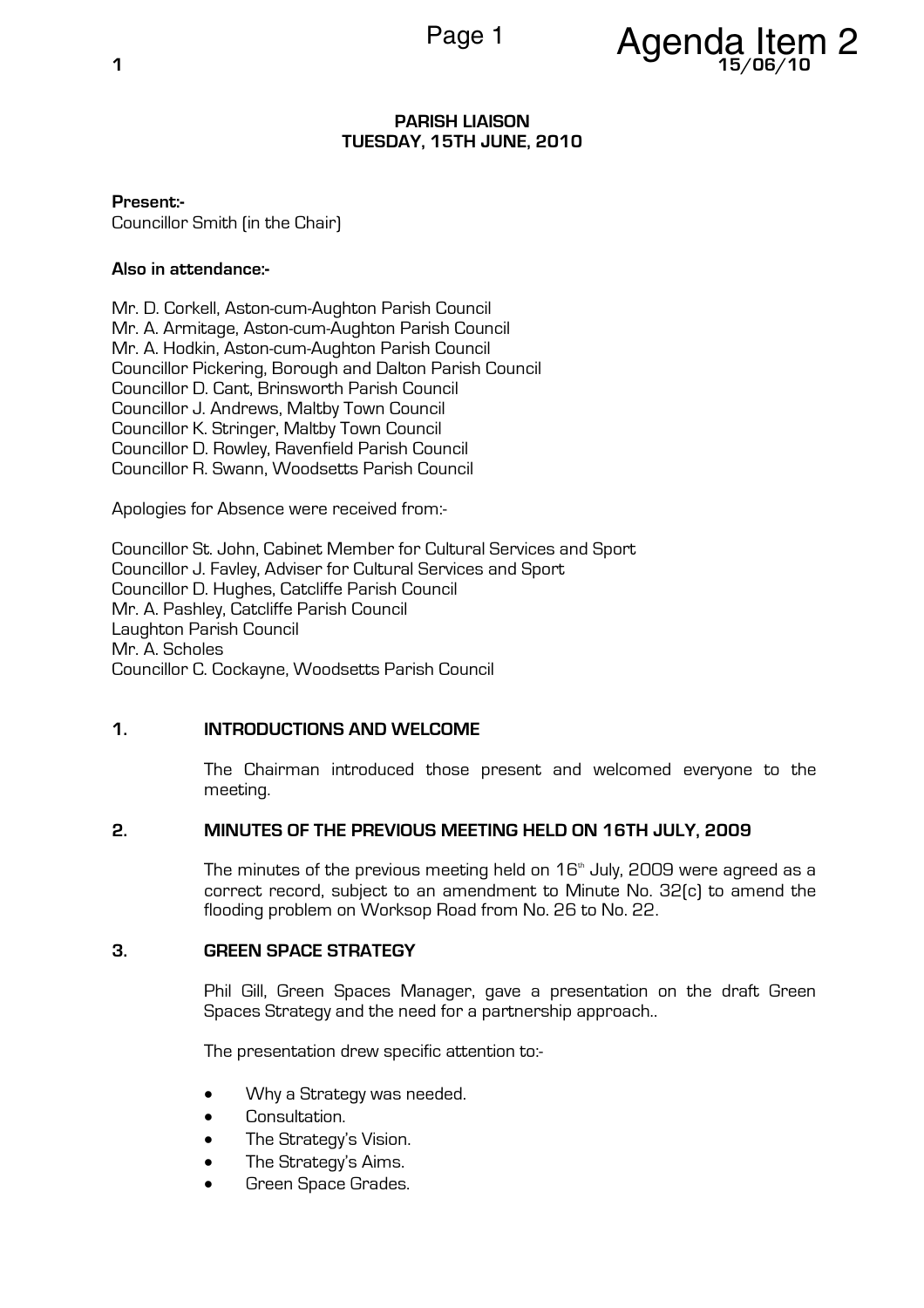- Provisional Hierarchy for Local Sites.
- Provisional Hierarchy for Neighbourhood Sites.
- Provisional Hierarchy for Borough Sites.
- Site Ownership, Management and Maintenance.
- Capital Investment.
- Revenue Budgets.
- Expenditure Comparison.
- Objectives 1 8.
- The Coalition Programme for Government.

A discussion and a question and answer session ensued and the following issues were raised and subsequently clarified:-

- Whether the Green Spaces Strategy also covered playing pitches as well as recreational and play areas.
- Difficulty in establishing ownership for some green spaces.
- Realistic balance of meeting housing targets and maintaining green spaces.
- Need to retain and maintain green belt areas around Rotherham.
- Need to identify some sites in the Local Development Framework as green space, such as the Muddies at Maltby.
- Inclusion of woodland areas in the Green Spaces Strategy.
- Review of the Green Space By-Laws in respect of cyclists and horse riders and appropriate liaison with relevant groups.

Agreed:- That Phil Gill be thanked for his informative presentation.

## 4. PURCHASE OF GRIT BINS BY PARISH COUNCILS

Further to Minute No. M32 of the joint meeting of the Cabinet Members for Economic Development, Planning and Transportation and Streetpride, consideration was given to the agreement that Parish Councils could purchase their own salt bins on highways within the parished areas subject to appropriate conditions.

Discussion ensued on the possibility of an agreement being entered into with the Council for them to refill salt bins should salt be purchased.

The Strategic Director agreed to seek further information about the cost of the salt bins, locations and whether it was possible for an agreement to be entered into.

Resolved:- That further information be provided to Parish Councils regarding Parish owned salt bins in due course.

## 5. SPEED LIMIT REVIEW

Ian Ashmore, Principal Traffic Officer, gave a presentation on the review of speed limits to Class A and B roads by the Local Highway Authority.

The presentation drew specific attention to:-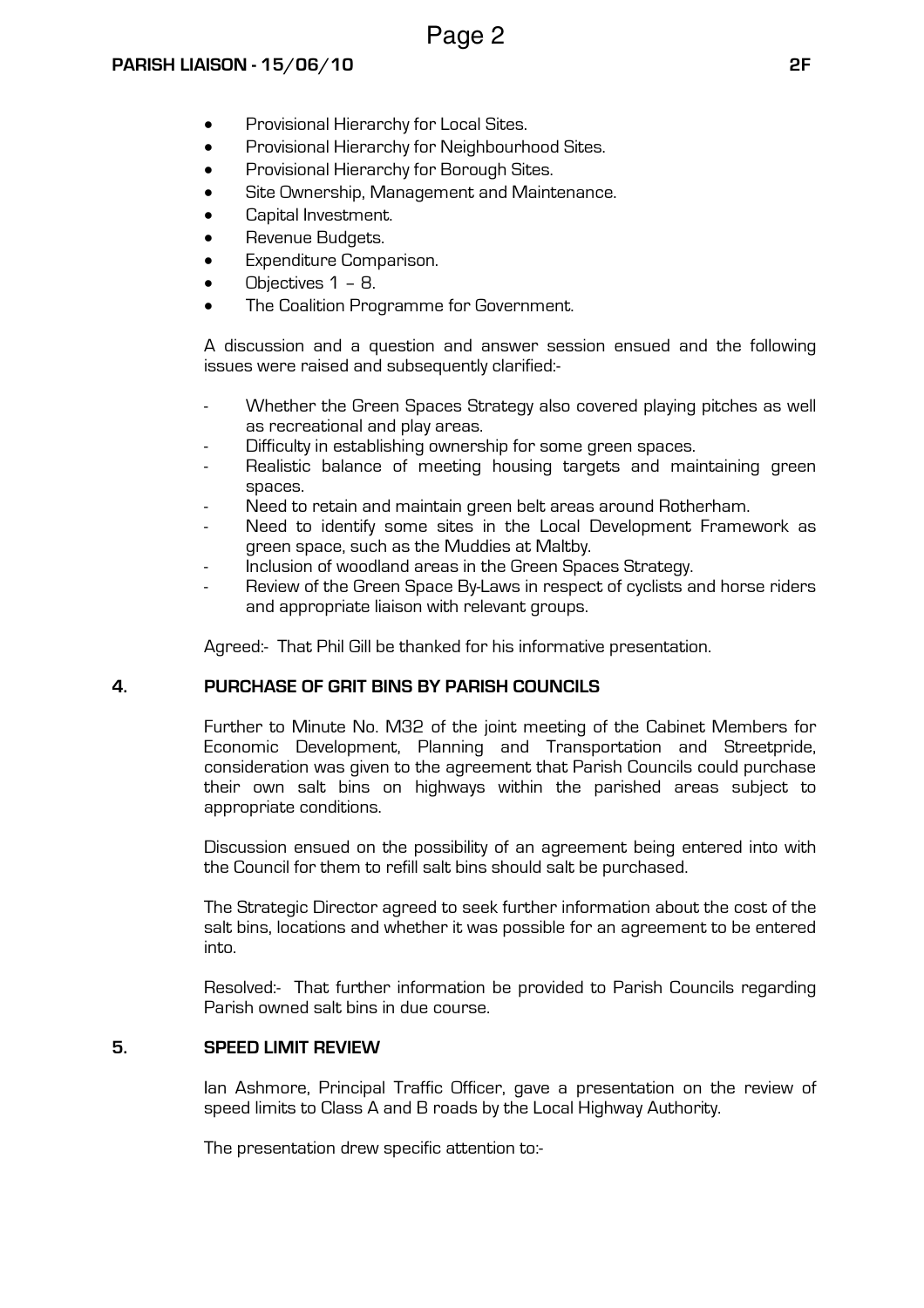- Background and Aims of the Guidance issued by Government in 2006.
- South Yorkshire Speed Management Strategy.
- Carrying out the Review.
- The Results for Rotherham.
- The Audit Process.
- Implementing the Changes.

Ian Ashmore also provided further information on the seven speed limit areas which were to be reduced. These were:-

Ian Ashmore also provided further information on the seven speed limit areas which are proposed to be reduced, subject to the statutory consultation process. These are:-

- A618 Pleasley Road, Whiston From a 40 mph to 30 mph.
- ♦ A631 Tickhill Road, Maltby Extension of the 30 mph into the 40 mph.
- A6023 Wath Road, Manvers From Derestricted to 40 mph.
- B6089 Stubbin Road, Rawmarsh From Derestricted 60 mph to 40 mph.
- B6098 Bolton Road, Manyers From Derestricted to 50 mph and 40 mph in two sections.
- B6410 Worrygoose Lane, Whiston From Derestricted to 40 mph.
- B6059 Red Hill, Kiveton Park From a 40mph to 30mph

One area also proposed to be changed is Fishpond Lane, Braithwell, which is to change the boundary of the 30 mph sign to a more appropriate place.

Other areas that were recommended for change, which were not agreed to when independently audited were:-

- Sections of the A629 Upper Wortley Road from Thorpe Hesley down to where changes to 30 mph.
- A6021 Broom Road, Wickersley from Brecks down to the Rugby Club.

A discussion and a question and answer session ensued and the following issues were raised and subsequently clarified:-

- Recommended speed limits should be adhered to and it should be the Police's responsibility to enforce, particularly on areas such as the A6021 Broom Road, Wickersley.
- Increased use of permanent speed cameras, such as those undertaking average speed checks.
- Whether the review would be extended to include Class C and unclassified roads.
- Speed limits outside schools.

Agreed:- That Ian Ashmore be thanked for his informative presentation.

## 6. ANY OTHER BUSINESS

(a) A representative from Woodsetts Parish Council asked for an update on the flooding situation on the Worksop Road (aka the Bullring), especially in